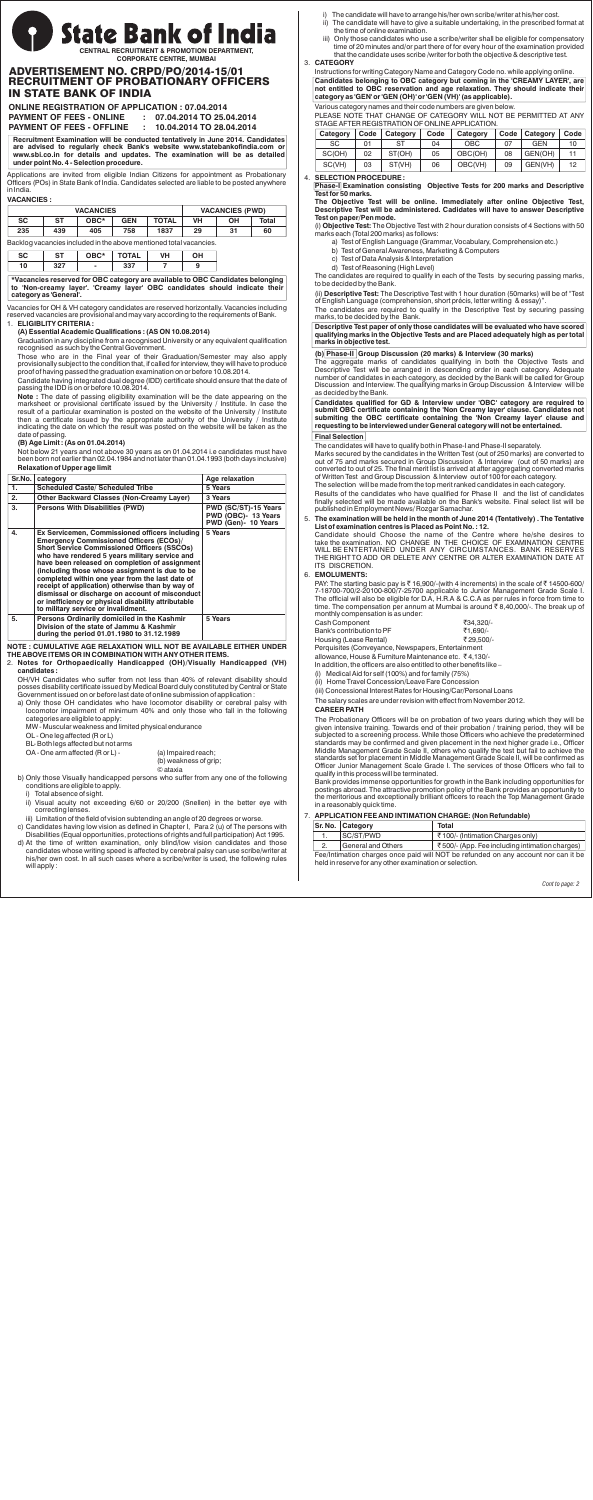8. SBI may arrange pre-examination training at certain centres for SC/ST/Religious Minority Community candidates in consonance with the guidelines issued by Government of India. Candidates belonging to the above categories who desire to avail themselves of such training at their own cost may indicate to that effect against relevant

|           | column while applying on-line. An indicative list of training centres is given below: |                          |              |                     |              |  |
|-----------|---------------------------------------------------------------------------------------|--------------------------|--------------|---------------------|--------------|--|
| Agartala  | Agra                                                                                  | Ahmedabad                | Aizwal       | Akola               | Allahabad    |  |
| Asansol   | Aurangabad                                                                            | <b>Bareilly</b>          | Bhubaneshwar | Berhampur (Ganjam)  |              |  |
| Bhopal    | Bangalore                                                                             | Chandigarh               | Chennai      | Coimbatore Dehradun |              |  |
| Dibrugarh | Ernakulam                                                                             | Gangtok                  | Gorakhpur    | Gulbarga            | Guwahati     |  |
| Hubli     | Hyderabad                                                                             | Imphal                   | Indore       | Itanagar            | Jabalpur     |  |
| Jaipur    | Kanpur                                                                                | Kohima                   | Kolkata      | Lucknow             | Madurai      |  |
| Meerut    | Mumbai                                                                                | Mysore                   | Nagpur       | New Delhi           | Panaji (Goa) |  |
| Patna     | Port Blair                                                                            | Purnea                   | Pune         | Raipur              | Ranchi       |  |
| Sambalpur | Silchar                                                                               | Siliguri                 | Shillong     | Srinagar            | Tirupati     |  |
| Vadodara  | Varanasi                                                                              | Vishakhapatnam Vijaywada |              |                     |              |  |

The Bank may add additional centres or may delete some of the centres indicated for training.

Candidates opted for pre-examination training should download their call letter for training by entering their registration number and password/ date of birth from 26.05.2014 onwards from Bank's website. No hard copy of the call letter will be sent by post.

# 9. **Number of chances :**

| Category                 | <b>Number of Chances</b> |  |  |  |
|--------------------------|--------------------------|--|--|--|
| General                  |                          |  |  |  |
| General (PWD)            |                          |  |  |  |
| OBC.                     |                          |  |  |  |
| OBC (PWD)                |                          |  |  |  |
| SC/SC (PWD)/ ST/ST (PWD) | No Restriction           |  |  |  |

General category candidates who have appeared on 4 occasions in the recruitment examination of POs for SBI are not eligible to apply. In respect of General & General (PWD), OBC & OBC (PWD) candidates chances will be counted from the examination held on 18.04.2010.

# 10.**HOW TO APPLY**

GUIDELINES FOR FILLING ONLINE APPLICATION:

Candidates will be required to register themselves online through Bank's website www.statebankofindia.com or www.sbi.co.in. After registration candidates are required to pay the requisite application fee through one of the following modes:

- (i) Offline mode : The system will generate a cash voucher/ challan form pre-printed with the candidate's details which will be required to be presented at any State Bank of India branch counter with the requisite fee. On payment of the requisite fee through computer generated challan form, registration of the online application will be complete.
- (ii) Online mode : The payment can be made by using debit card/ credit card/Internet Banking.

### **Pre-requisites for Applying Online**

Candidates should have valid email ID which should be kept active till the declaration of results. It will help him/her in getting call letter/interview advices etc. by email. **OPTION- I : PAYMENT OF FEE (OFFLINE):**

- 
- i) Candidates should first scan their photograph and signature as detailed under guidelines for scanning the photograph and signature.
- ii) Candidates to visit Bank's website www.statebankofindia.com or www.sbi.co.in and open the appropriate Online Application Format, available in the 'Recruitment link'.
- iii) Fill the application carefully. Once the application is filled in completely, candidates should submit the data. In the event of candidates not able to fill the data in one go, they can save the data already entered. When the data is saved, a provisional registration number and password will be generated by the system and displayed on the screen. Candidates should note down the registration number and password. They can re-open the saved data using registration number and password and edit the particulars, if needed. This facility will be available for three times only. Once the application is filled in completely, candidates should submit the data and take a printout of the system generated fee payment challan immediately. No change /edit will be allowed thereafter. The registration at this stage is provisional.
- iv) Fee Payment: Fee will be accepted from 2nd working day after registration and can be made within three working days at any branch of State Bank of India. Candidates who have been registered online on the last day of registration i.e, on 25.04.2014 and opted for offline payment will be required to remit the fee on 28.04.2014 positively System generated fee payment challan will be used for depositing fee. Once fee is paid, the registration process is completed.
- v) Candidates will receive registration confirmation by SMS/e-mail after three working days from the date of payment of fees. Please ensure to furnish correct Mobile number/ email address to receive the registration confirmation.
- vi) Three days after fee payment, candidates will also have a provision to reprint the submitted application containing fee details. The printout of the application form and fee receipt should be retained with the candidate for their reference.

# **OPTION- II: PAYMENT OF FEES : [ONLINE] :**

- FOLLOW STEPS i) to iii) GIVEN UNDER OPTION-I ABOVE.
- No fee payment challan will be generated. Fee payment will have to be made online through payment gateway available thereat.
- II. After ensuring the correctness of the particulars of the application form, candidates are required to pay fees through the payment gateway integrated with the application, following the instructions available on the screen. No change/edit will be allowed thereafter.
- III. The payment can be made by using debit card/ credit card/ Internet Banking by providing information as asked on the screen. Transaction charges for online payment, if any, will be borne by the candidates.
- IV. On successful completion of the transaction, e-receipt and application form will be generated; which may be printed for record. The printout of the application form is not to be sent to the Bank.
- V. If the online transaction is not successfully completed, please register again and make payment online.
- VI. There is also a provision to reprint the e-Receipt and Application form containing fee details, at later stage.

# 11.**GUIDELINES FOR SCANNING THE PHOTOGRAPH & SIGNATURE**

Before applying online a candidate will be required to have a scanned (digital) image of his/her photograph and signature as per the specifications given in Annexure-I. Online application will not be registered unless candidates upload photo and signature as specified.

- **Note:**
- a. In case the face in the photograph or signature is unclear, the candidate's application may be rejected.
- b. In case the photograph or signature is unclear, the candidate may edit his application and re-upload his photograph or signature.
- c. Candidates are advised to take a printout of their system generated online application form after submitting the application.
- d. On-line registration of application & fee payment will be available from 07.04.2014 to 25.04.2014. Last date for cash deposit will be 28.04.2014 for offline payment.
- Candidates serving in Govt./Quasi Govt. offices, Public Sector undertakings including Nationalised Banks and Financial Institutions are advised to submit 'No Objection Certificate' from their employer at the time of interview, failing which their candidature may not be considered and travelling expenses, if any, otherwise admissible, will not be paid.
- In case of selection, candidates will be required to produce proper discharge certificate from the employer at the time of taking up the appointment.
- g. Caste certificate issued by Competent Authority on format prescribed by the Government of India will have to be submitted by the SC/ST candidates, if called for interview.
- h. A declaration will have to be submitted in the prescribed format by candidates seeking reservation under OBC category stating that he/she does not belong to the creamy layer as on 25.04.2014.

OBC certificate containing the 'Non-creamy layer' clause, issued during the period 01.04.2014 to the date of interview, should be submitted by such candidates, if called for interview.

i. **CALL LETTERS FOR EXAMINATION:**

The candidates should download their call letter and an "acquaint yourself " booklet by entering their registration number and password / date of birth, from 30.05.2014 from the Bank's website. **NO HARD COPY OF THE CALL LETTER / ACQUAINT YOURSELF BOOKLET WILL BE SENT BY POST.**

# j. **PROOF OF IDENTITY TO BE SUBMITTED AT THE TIME OF EXAMINTION :**

The candidates must bring one photo identity proof such as passport/Adhar/PAN Card/Driving Licence/Voter's Card/Bank Passbook with duly attested Photograph/Identity Card issued by School or College/Gazetted Officer in the official letterhead in original as well as a self attested Photocopy thereof. **The photocopy of Identity proof should be submitted along with call letter to the invigilators in the examination hall, failing which or if identity of candidates is in doubt the candidate will not be permitted to appear for the test.**

k. **ACTION AGAINST CANDIDATES FOUND GUILTY OF MISCONDUCT:** Candidates are cautioned that they should not furnish any particulars that are

false, tampered/ fabricated and they should not suppress any material information while filling up the application form.

At the time of examination/interview, if a candidate is (or has been) found guilty of: (i) using unfair means during the examination or (ii) impersonating or procuring impersonation by any person or (iii) misbehaving in the examination hall or (iv) resorting to any irregular or improper means in connection with his/hercandidature for selection or (v) obtaining support for his/her candidature by any unfair means, such a candidate may, in addition to rendering himself/herself liable to criminal prosecution, will also be liable :

- a) to be disqualified from the examination for which he/she is a candidate
- b) to be debarred, either permanently or for a specified period, from any examination or recruitment conducted by Bank.

# l. **The Bank would be analyzing the responses of a candidate with other appeared candidates to detect patterns of similarity. On the basis of such an analysis, if it is found that the responses have been shared and scores obtained are not genuine / valid, the Bank reserves the right to cancel his/her candidature.**

# **m. USE OF MOBILE PHONES, PAGERS, CALCULATOR OR ANY SUCH DEVICES:**

- Mobile phones, pagers or any other communication devices are not allowed inside the premises where the examination is being conducted. Any infringement of these instructions shall entail cancellation of candidature and disciplinary action including ban from future examinations.
- (ii) Candidates are advised in their own interest not to bring any of the banned item including mobile phones/ pagers to the venue of the examination, as arrangement for safekeeping cannot be assured.
- (iii) Candidates are not permitted to use or have in possession of calculators in examination premises.

# **n. GENERAL INFORMATION:**

- (i) Candidates should satisfy themselves about their eligibility for the post applied for. The Bank would admit to the test all the candidates applying for the posts with the requisite fee on the basis of the information furnished in the online application and shall determine their eligibility only at the time of interview.
- (ii) **Candidates are advised in their own interest to apply online much before the closing date and not to wait till the last date to avoid the possibility of disconnection / inability / failure to log on to the website on account of heavy load on internet or website jam.**
- (iii) **SBI does not assume any responsibility for the candidates not being able to submit their applications within the last date on account of aforesaid reasons or for any other reason beyond the control of SBI.**
- (iv) **Not more than one application should be summitted by a candidate. In case of multiple applications, only the last valid (completed) application will be retained and the application fee / intimation charges paid for the other registrations will stand forfeited. Multiple attendance/ appearance by a candidate in examination and / interview will be summarily rejected/ candidature cancelled.**
- (v) **The possibility for occurrence of some problems in the administration of the examination cannot be ruled out completely, which may impact test delivery and/ or result from being generated. In that event, every effort will be made to rectify such problem, which may include the conduct of another examination if considered necessary.**

(vi) IN CASE IT IS DETECTED AT ANY STAGE OF RECRUITMENT THAT A CANDIDATE DOES NOT FULFIL THE ELIGIBILITY NORMS AND / OR THAT HE / SHE HAS FURNISHED ANY INCORRECT / FALSE INFORMATION OR HAS SUPPRESSED ANY MATERIAL FACT(S), HIS / HER CANDIDATURE WILL STAND CANCELLED. IF<br>ANY OF THESE SHORTCOMINGS IS / ARE DETECTED EVEN AFTER IS / ARE DETECTED EVEN AFTER APPOINTMENT, HIS /HER SERVICES ARE LIABLE TO BE TERMINATED.

- (vii)Candidates are advised to keep their e-mail ID alive for receiving advices, viz. call letters/ Interview advices etc.
- (viii)Appointment of selected candidates is subject to his /her being declared medically fit as per the requirement of the Bank concerned.
- (ix) DECISIONS OF BANK IN ALL MATTERS REGARDING ELIGIBILITY, CONDUCT OF WRITTEN EXAMINATION, OTHER TESTS AND SELECTION WOULD BE FINAL AND BINDING ON ALL CANDIDATES. NO REPRESENTATION OR CORRESPONDENCE WILL BE ENTERTAINED BY THE BANK IN THIS REGARD.
- (x) Any legal proceedings in respect of any matter of claim or dispute arising out of this advertisement and/or an application in response thereto can be instituted only in Mumbai and courts/tribunals/ forums at Mumbai only shall have sole and exclusive jurisdiction to try any cause/dispute.

# 12.**EXAMINATION CENTERS (Tentative List)**

The examination may be at the following centres and the address of the venue will be advised in the call letters. Bank reserves the right to cancel any of the Examination Centres and/ or add some other Centre, at its discretion, depending upon the reponse, administrative feasibility, etc. Bank also reserves the right to allot the candidate to any centre other than the one he/she has opted for.

# *Cont from page:1 – Page 2 –*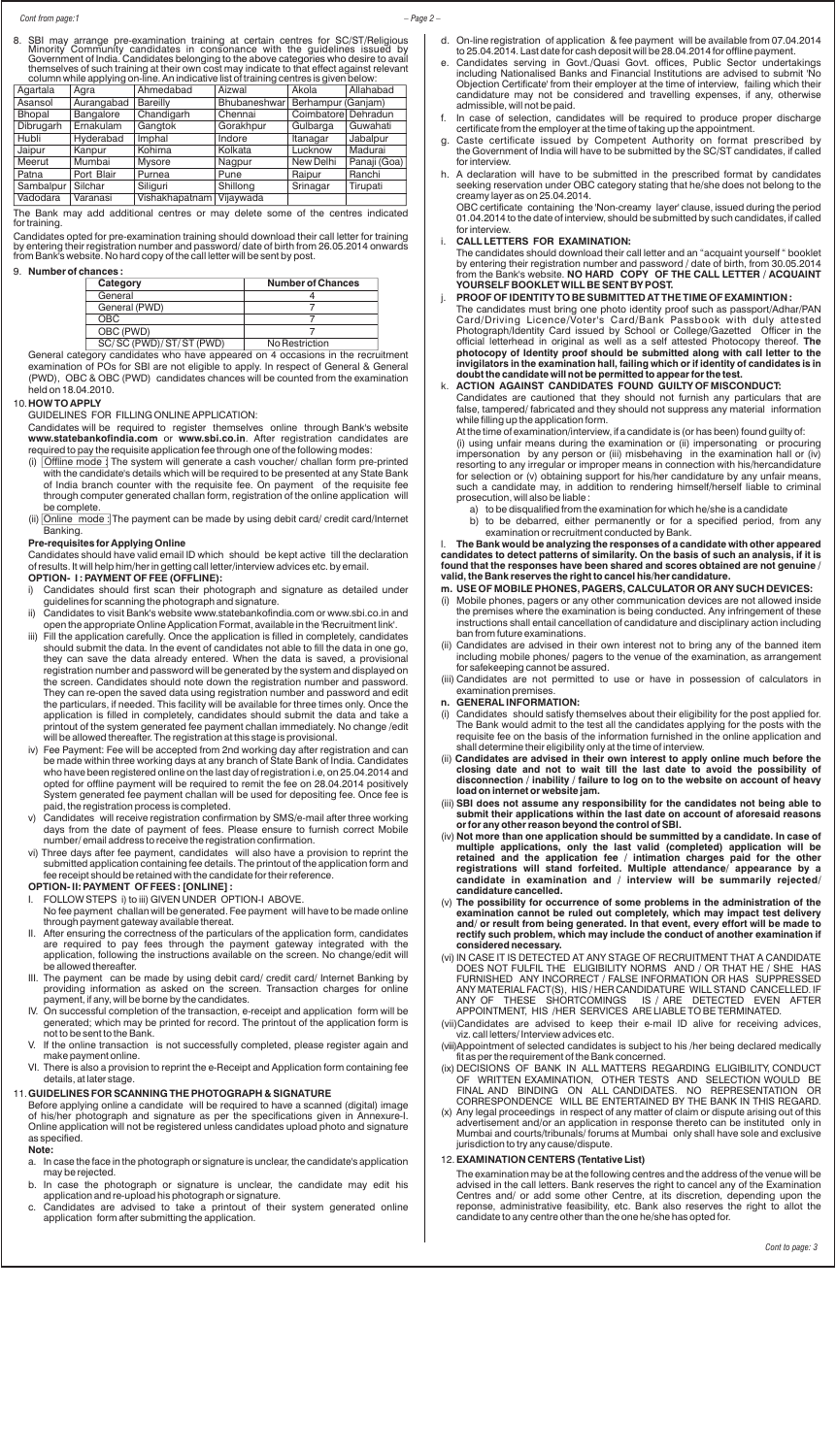| Cont from page:2  |                   |                                   | $- Page 3 -$ |
|-------------------|-------------------|-----------------------------------|--------------|
| <b>State Code</b> | State/UT          | <b>Centre</b>                     |              |
| 11                | Andaman & Nicobar | Port Blair                        |              |
| 12                | Andhra Pradesh    | Chirala                           |              |
|                   |                   | Chittoor                          |              |
|                   |                   | Guntur<br>Hyderabad               |              |
|                   |                   | Kakinada                          |              |
|                   |                   | Karimnagar                        |              |
|                   |                   | Khammam                           |              |
|                   |                   | Kurnool<br><b>Nellore</b>         |              |
|                   |                   | Ongole                            |              |
|                   |                   | Puttur                            |              |
|                   |                   | Rajahmundhry                      |              |
|                   |                   | Srikakulam                        |              |
|                   |                   | Tirupati<br>Vijaywada             |              |
|                   |                   | Vishakhapatnam                    |              |
|                   |                   | Vizianagaram                      |              |
|                   |                   | Warangal                          |              |
| 13                | Arunachal Pradesh | Itanagar                          |              |
|                   |                   | Naharlagun                        |              |
| 14                | Assam             | Dibrugarh<br>Guwahati             |              |
|                   |                   | Jorhat                            |              |
|                   |                   | Kokrajhar                         |              |
|                   |                   | Silchar                           |              |
|                   |                   | Tezpur                            |              |
| 15                | <b>Bihar</b>      | Arrah                             |              |
|                   |                   | Aurangabad<br><b>Bihar Sharif</b> |              |
|                   |                   | Bhagalpur                         |              |
|                   |                   | Darbhanga                         |              |
|                   |                   | Gaya                              |              |
|                   |                   | Hajipur<br>Muzaffarpur            |              |
|                   |                   | Patna                             |              |
|                   |                   | Purnea                            |              |
|                   |                   | Samastipur                        |              |
|                   |                   | Siwan                             |              |
| 16                | Chandigarh        | Chandigarh                        |              |
| 17                | Chhattisgarh      | <b>Bhilai</b><br>Bilaspur         |              |
|                   |                   | Raipur                            |              |
| 18                | Goa               | Panaji                            |              |
|                   |                   | Verna                             |              |
| 19                | Gujarat           | Ahmedabad                         |              |
|                   |                   | Anand                             |              |
|                   |                   | Gandhinagar                       |              |
|                   |                   | Himmatnagar<br>Jamnagar           |              |
|                   |                   | Mehsana                           |              |
|                   |                   | Rajkot                            |              |
|                   |                   | Surat<br>Vadodara                 |              |
| 20                |                   | Ambala                            |              |
|                   | Haryana           | Bahadurgarh                       |              |
|                   |                   | Hissar                            |              |
|                   |                   | Karnal                            |              |
|                   |                   | Kurukshetra                       |              |
|                   |                   | Panipat<br>Palwal                 |              |
|                   |                   | Rohtak                            |              |
|                   |                   | Sonipat                           |              |
|                   |                   | Yamunanagar                       |              |
| 21                | Himachal Pradesh  | Baddi                             |              |
|                   |                   | Bilaspur<br>Dharamshala           |              |
|                   |                   | Hamirpur                          |              |
|                   |                   | Kangra                            |              |
|                   |                   | Kullu                             |              |
|                   |                   | Mandi                             |              |
|                   |                   | Shimla<br>Sirmaur                 |              |
|                   |                   | Solan                             |              |
|                   |                   | Una                               |              |
| 22                | Jammu & Kashmir   | Jammu                             |              |
|                   |                   | Kathua                            |              |
|                   |                   | Samba<br>Srinagar                 |              |
| 23                | Jharkhand         | Bokaro                            |              |
|                   |                   | Dhanbad                           |              |
|                   |                   | Hazaribag                         |              |
|                   |                   | Jamshedpur                        |              |
|                   |                   | Ranchi                            |              |
| 24                | Karnataka         | Belgaum                           |              |
|                   |                   | Bengaluru<br><b>Bidar</b>         |              |
|                   |                   | Gulbarga                          |              |
|                   |                   | Hubli                             |              |
|                   |                   | Mangalore                         |              |
|                   |                   | Mysore                            |              |
|                   |                   | Shimoga                           |              |
|                   |                   | Udipi                             |              |
| 25                | Kerala            | Alappuzha                         |              |

| <b>State Code</b> | State/UT             | Centre                   |
|-------------------|----------------------|--------------------------|
|                   |                      | Kannur                   |
|                   |                      | Kochi                    |
|                   |                      | Kollam                   |
|                   |                      |                          |
|                   |                      | Kottayam                 |
|                   |                      | Kozhikode                |
|                   |                      | Malappuram               |
|                   |                      | Palakkad                 |
|                   |                      | Thrichur                 |
|                   |                      | Thiruvananthapuram       |
| 26                | Lakshwadeep          | Kavarrati                |
|                   |                      |                          |
| 27                | Madhya Pradesh       | Bhopal                   |
|                   |                      | Gwalior                  |
|                   |                      | Indore                   |
|                   |                      | Jabalpur                 |
|                   |                      | Satna                    |
|                   |                      | Sagar                    |
|                   |                      | Ujjain                   |
|                   |                      |                          |
| 28                | Maharashtra          | Amaravati                |
|                   |                      | Aurangabad               |
|                   |                      | Chandrapur               |
|                   |                      | <b>Dhule</b>             |
|                   |                      | Jalgaon                  |
|                   |                      | Kolhapur                 |
|                   |                      | Latur                    |
|                   |                      | Mumbai/Thane/Navi Mumbai |
|                   |                      | Nagpur                   |
|                   |                      | Nanded                   |
|                   |                      | <b>Nasik</b>             |
|                   |                      |                          |
|                   |                      | Pune                     |
|                   |                      | Ratnagiri                |
|                   |                      | Sangli                   |
|                   |                      | Satara                   |
| 29                | Manipur              | Imphal                   |
|                   |                      |                          |
| 30                | Meghalaya            | Ri-Bhoi                  |
|                   |                      | Shillong                 |
| 31                | Mizoram              | Aizawal                  |
| 32                | Nagaland             | Kohima                   |
|                   |                      |                          |
| 33                | Delhi - NCR          | Delhi                    |
|                   |                      | Faridabad                |
|                   |                      | Ghaziabad                |
|                   |                      | <b>Greater Noida</b>     |
|                   |                      | Gurgaon                  |
|                   |                      |                          |
| 34                | Odisha               | Angul                    |
|                   |                      | <b>Balasore</b>          |
|                   |                      | Bargarh                  |
|                   |                      | Baripada                 |
|                   |                      | Berhampur (Ganjam)       |
|                   |                      | Bhubaneshwar             |
|                   |                      | Cuttack                  |
|                   |                      | Dhenkanal                |
|                   |                      |                          |
|                   |                      | Jharsuguda               |
|                   |                      | Rourkela                 |
|                   |                      | Sambalpur                |
| 35                | Puducherry           | Puducherry               |
|                   |                      |                          |
| 36                | Punjab               | Amritsar                 |
|                   |                      | <b>Bhatinda</b>          |
|                   |                      | Fatehgarh Sahib          |
|                   |                      | Jalandhar                |
|                   |                      | Ludhiana                 |
|                   |                      | Mohali                   |
|                   |                      | Pathankot                |
|                   |                      | Patiala                  |
|                   |                      | Phagwara                 |
|                   |                      | Sangrur                  |
|                   |                      |                          |
| 37                | Rajasthan            | Ajmer                    |
|                   |                      | Alwar                    |
|                   |                      | <b>Bhilwara</b>          |
|                   |                      | <b>Bikaner</b>           |
|                   |                      | Jaipur                   |
|                   |                      | Jodhpur                  |
|                   |                      | Kota                     |
|                   |                      | Sikar                    |
|                   |                      | Udaipur                  |
|                   |                      |                          |
| 38                | Sikkim               | Gangtok                  |
| 39                | Tamilnadu            | Chennai                  |
|                   |                      | Coimbatore               |
|                   |                      | Dindigul                 |
|                   |                      | Krishnagiri              |
|                   |                      | Madurai                  |
|                   |                      | Nagercoil                |
|                   |                      |                          |
|                   |                      | Namakkal                 |
|                   |                      | Perambalur               |
|                   |                      | Salem                    |
|                   |                      | Thanjavur                |
|                   |                      | Thiruchirapalli          |
|                   |                      | Tirunelvelli             |
|                   |                      | Thoothukodi              |
|                   |                      | Vellore                  |
|                   |                      |                          |
| 40                | Tripura              | Agartala                 |
| 41                | <b>Uttar Pradesh</b> | Agra                     |
|                   |                      | Aligarh                  |
|                   |                      | Allahabad                |
|                   |                      |                          |
|                   |                      | <b>Bareilly</b>          |
|                   |                      | Bulandshaher             |

*Cont to page: 4*